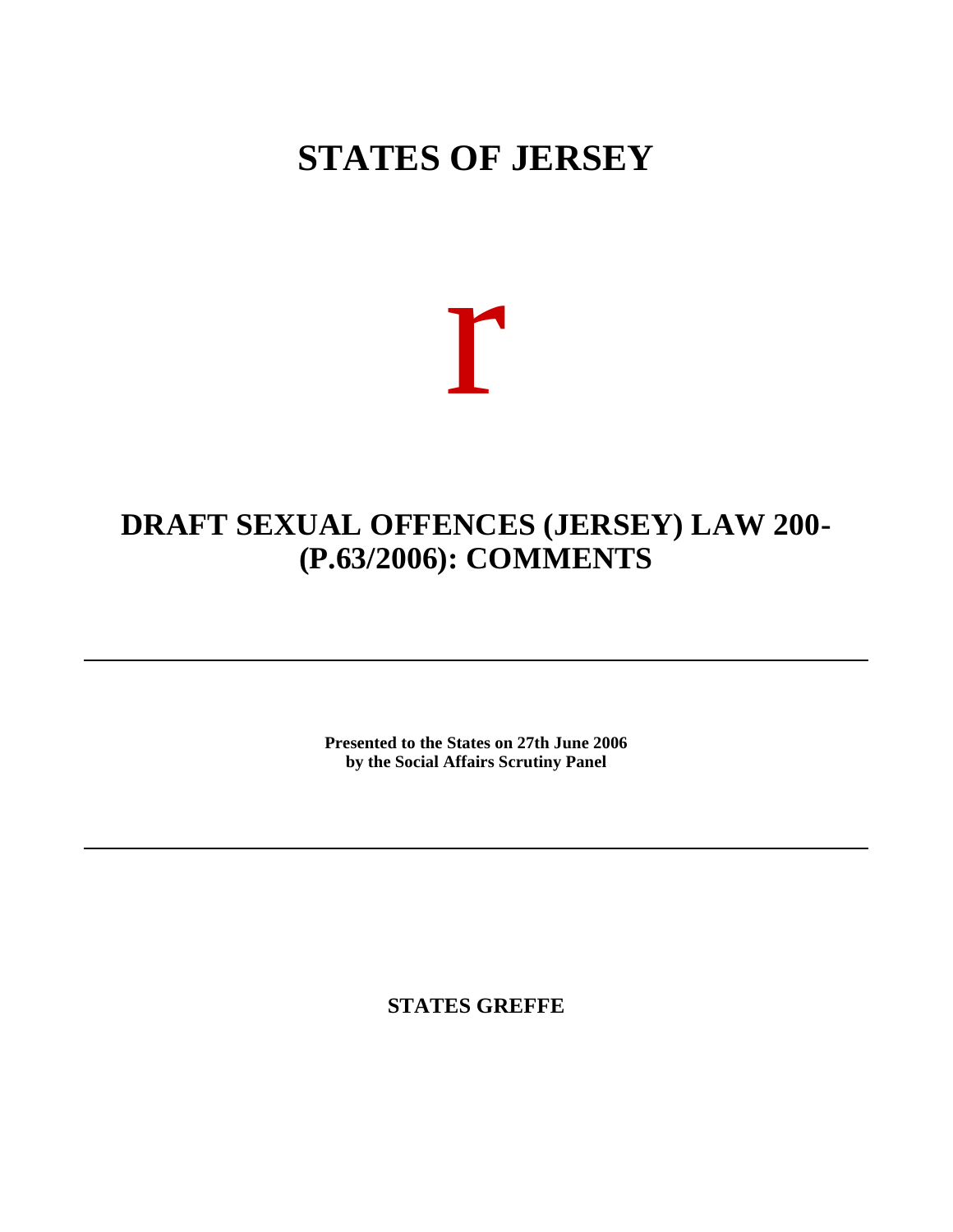## **COMMENTS**

The Social Affairs Scrutiny Panel (hereafter referred to as 'the Panel') has been accused of seeking to delay the debate on Draft Sexual Offences (Jersey) Law 200- (P.63/2006). The Panel refutes such a suggestion and presents these comments on the Proposition as a record of the work it has undertaken since Draft Sexual Offences (Jersey) Law 200- (P.196/2005) was debated on 18th January 2005.

At the States Sitting on 18th January 2006 the Draft Sexual Offences (Jersey) Law 200 (P.196/2005) was referred to the Corporate Services and Social Affairs Scrutiny Panels for consideration of a formal review in accordance with Standing Order 79 of the States of Jersey.

Prior to giving its consideration, the Panel requested that the Home Affairs, Education, Sport and Culture, and Health and Social Services Departments forward Committee Minutes and other relevant documentation received and/or submitted in respect of the proposed legislation. The Panel then considered the proposed legislation and the concerns expressed by Members during the debate on P.196/2005.

The Panel was of the opinion that the issues could be summarised in 3 distinct areas –

- 1. Whether it was necessary to pass the legislation in order to adhere to Human Rights Legislation, namely the European Convention on Human Rights?
- 2. Whether supporting legislation relating to the Abuse of Trust should be adopted in Jersey, as had been the case in the  $\tilde{U}$  K ?
- 3. Whether sufficient consultation had been conducted regarding the social implications of the proposed legislation in respect of concerns about –
	- (a) Education;
	- (b) Health,

 as no comments from the Departments of Health and Social Services and Education, Sport and Culture had been presented with P.196/2005.

- (a) What effect would the proposed law have on Education, Sport and Culture Department's "Personal, Social and Health Education programme"?
- (b) No comments from the Health and Social Services Committee had been presented; no details of any consultation; no information to indicate whether there are health concerns; no statistics regarding the existing HIV/AIDS situation in the Island; whether the Island has the infrastructure to meet any existing problems; and whether it would have the infrastructure to cope with any increase in sexually transmitted infections that may arise following amendments to the Sexual Offences Law?

The Panel considered that –

(1) The issue regarding Human Rights legislation came under the remit of the Corporate Services Scrutiny Panel.

(2) Supporting legislation relating to Abuse of Trust should be drafted and introduced in conjunction with the Draft Sexual Offences (Jersey) Law 200-.

(3)(a) It should review the background papers from the Home Affairs, Law Officers', Health and Social Services, and Education, Sport and Culture Departments and the former Legislation Committee. Apart from an Education, Sport and Culture Committee Minute dated 27th April 2005, the Panel could not find (and was not supplied with) any comments or evidence of consultation with other Departments, organisations or the public.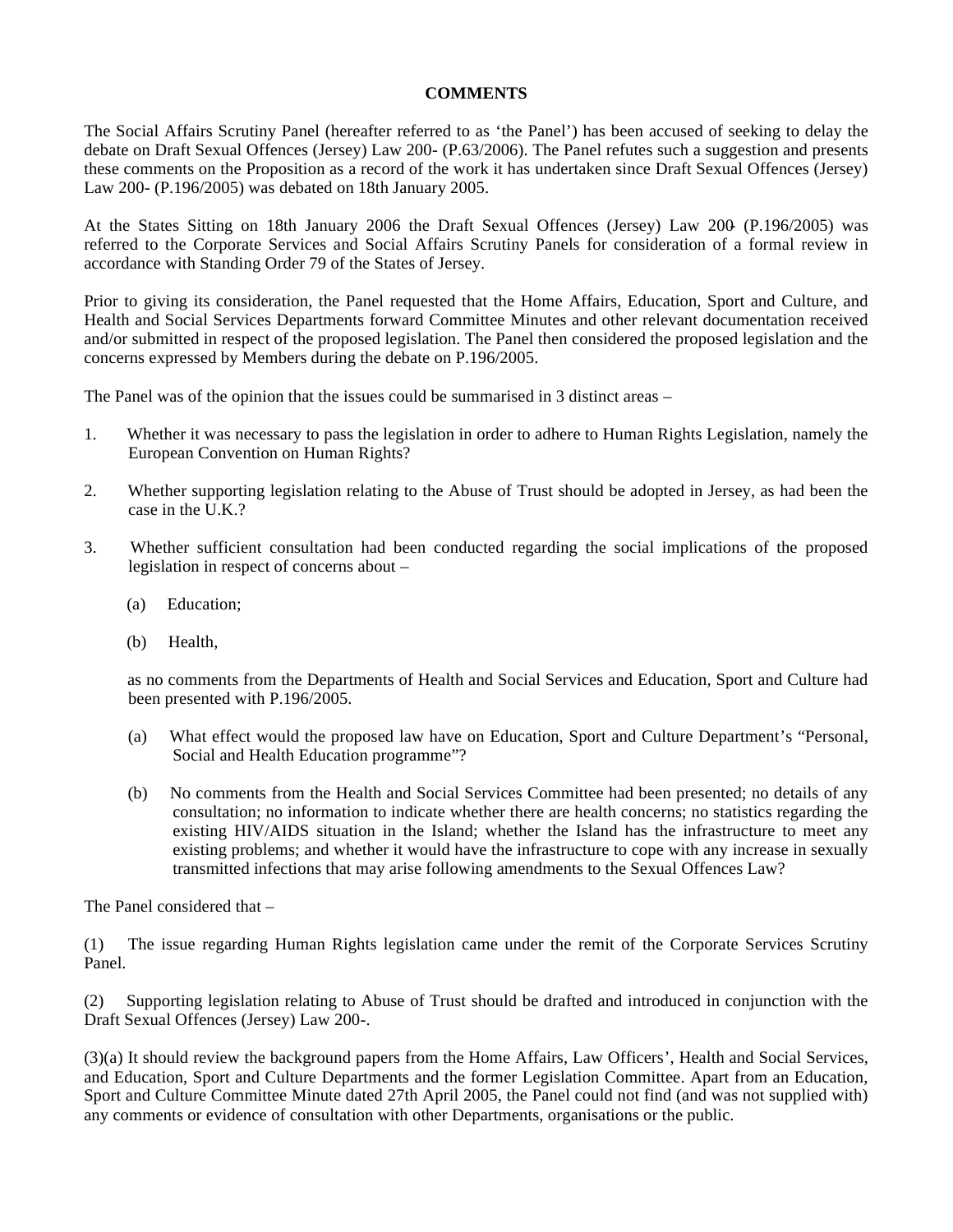The Panel gave consideration to the Education, Sport and Culture Committee's Minute. The relevant part of the Minute records that –

*"Clearly, any amendment to legislation in this area may have implications for the programme of study for Personal, Social and Health Education, (PSHE) which are taught and, in particular those for older pupils."*

The Minute listed the areas of the programme and at the conclusion, the Greffier of the States was requested to send a copy of the Act to the Legislation Committee for its information and to arrange for the comments to be presented for consideration by the States once the Draft Sexual Offences Law had been lodged "au Greffe." The Panel was of the opinion that Education, Sport and Culture's comments were satisfactory in that they addressed the concerns subsequently expressed by Members during the debate.

The Panel could find no evidence of whether the Minute was considered by Home Affairs when that Committee took responsibility for progressing the Draft Sexual Offences Law. If the Minute was discussed, however, Comments were not submitted for consideration by the States when the Draft Sexual Offences (Jersey) Law 200- (P.196/2005) was lodged "au Greffe". The Panel's view is that the Comments should have accompanied P.196/2005.

(3)(b) The Panel noted that on 3rd December 2004, the former Legislation Committee had requested comments from the Health and Social Services Committee in respect of an amendment to the Draft Sexual Offences (Amendment No. 2) (Jersey) Law 200. The Health and Social Services Committee gave consideration to the request on 4th February 2005 and requested the Department to prepare a formal response to the proposed amendment. The Panel could find no evidence that a report was prepared or considered by the former Health and Social Services Committee; nothing was presented for consideration by the States. The Panel is of the view that Comments from the Health and Social Services Committee should have accompanied P.196/2005.

In a Memorandum dated 9th September 2005 from the Chief Officer of Home Affairs to the Chief Executive of Health and Social Services and the Director of Education, Sport and Culture, the Officers were informed that the Home Affairs Committee had met the day before and had given further consideration to the Draft Sexual Offences (Jersey) Law 200-, which was to be lodged in the States on Tuesday 13th September 2005. The Memorandum stated that Home Affairs was concerned that steps should be taken to ensure that all interested parties were aware of the proposed change in the Law, and would welcome their input on which groups it felt should be notified. It added that clearly there was time pressure to have the matter dealt with quickly because of the desire to bring the Human Rights legislation into force. The Chief Officer of Home Affairs apologised for the somewhat unorthodox way in which he was bringing the matter to their, and their Committees', attention.

The Panel did not receive any evidence to show whether the issues contained in that Memorandum were ever addressed, nor any evidence of consultation with external organisations or the general public. As such the Panel was of the opinion that there was nothing to scrutinise.

Accordingly, in its statement to the States on 31st January 2006, the Panel recommended that the Minister for Home Affairs, Senator W. Kinnard, carried out wide consultation before drafting the appropriate supporting legislation. **In addition the Panel requested that evidence of that consultation be provided to it prior to the proposed legislation being brought back to the States.** (Panel's emphasis) Consequently, the Panel strongly recommended that the debate on the proposed Draft Sexual Offences (Jersey) Law 200- did not go ahead until this course of action had been undertaken.

The Panel was of the opinion that it was likely that the Corporate Services Scrutiny Panel would come to the view that the States should approve the proposed law to adhere to the Human Rights Legislation.

It was also likely that Home Affairs would, as recommended by the Panel, take immediate steps to bring forward the Abuse of Trust Legislation. The Panel was also satisfied with the comments contained in Education, Sport and Culture's Minute dated 27th April 2005.

A primary area of concern to the Panel was the lack of health information as indicated at (3)(b) above. The Panel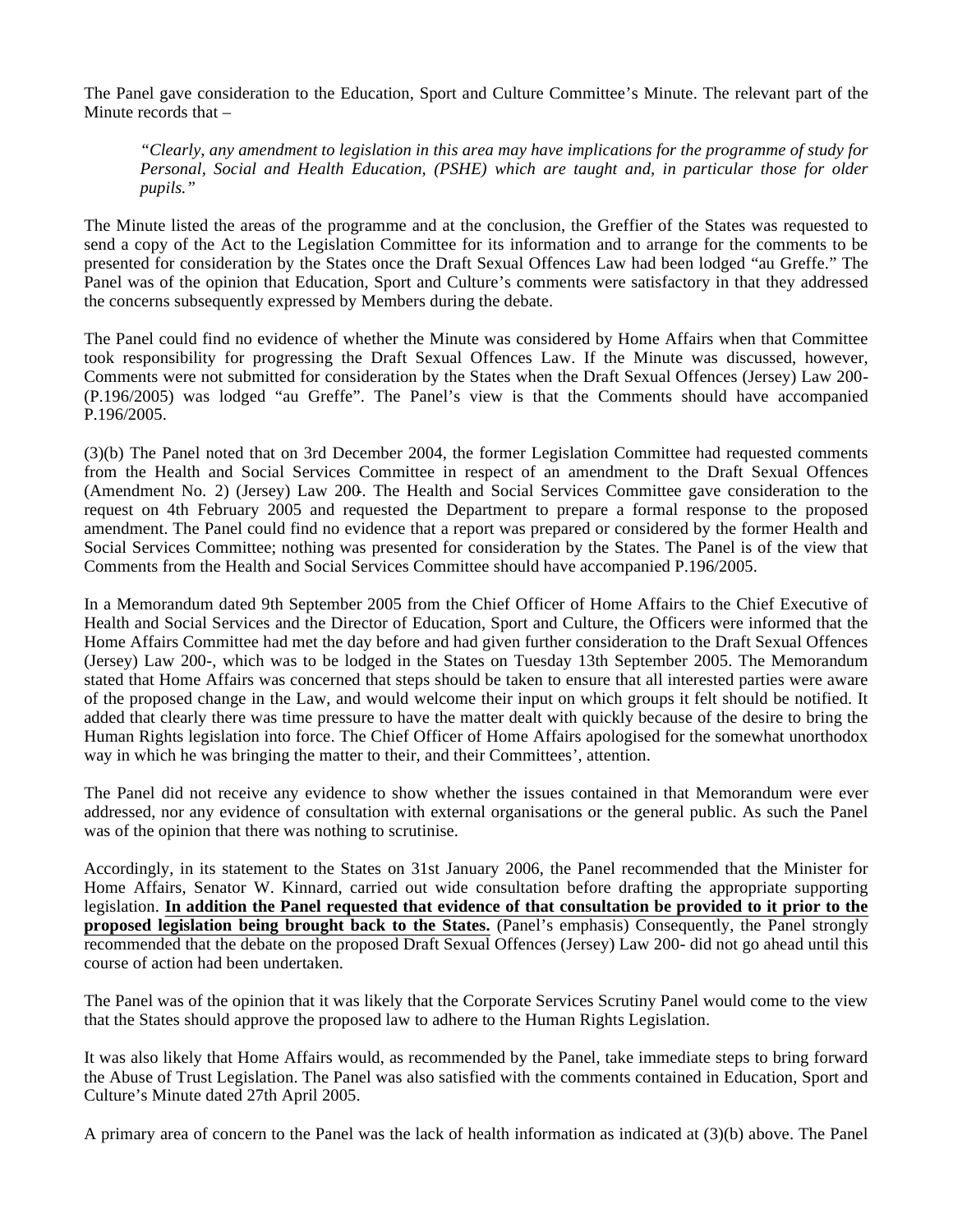was of the view that before the Proposition was re-lodged, it should be provided with evidence of Home Affairs' consultation, particularly with the Health and Social Services Department, Brook Jersey and ACET Jersey (AIDS Care Education and Training). By this time, the Panel had set its work programme for 2006 but felt it would nevertheless be able to find time to scrutinise this subject if it received this evidence soon after such consultation had occurred: consequently, the Panel would not have to find time when the law was re-lodged and it was less likely that the debate would be delayed.

The Corporate Services Scrutiny Panel agreed to carry out a review of the legal issues, which resulted in the debate being deferred.

On 27th February 2006 the Panel wrote to Senator Kinnard welcoming her recent statement that the Abuse of Trust legislation would be forthcoming. The letter also asked for any action that Home Affairs was undertaking in respect of the consultation and requested that the evidence of that consultation be forwarded to the Panel. This letter was not acknowledged. Another letter was sent on 20th March 2006, which was again not acknowledged. In an attempt to progress the matter, the Panel contacted the Chief Minister, Senator F.H. Walker, drawing his attention to the issue.

As a consequence, Senator Kinnard contacted the Panel's Chairman and it was subsequently agreed that the Panel would be forwarded the submissions received by Home Affairs.

On the 2nd May 2007 the Panel gave consideration to the submissions. It was noted that whilst there was a submission from Brook Jersey, there were none from either the Health and Social Services Department or ACET Jersey.

The submission from Brook was in the form of an exchange of e-mails dated 29th January 2006, between Brook and a States Deputy with a c.c. to Senators Kinnard and S. Syvret, Minister for Health and Social Services. In summary, Brook was in support of the proposed legislation. However, it issued the following warning –

*"Once again we have been warning States Members of the impending epidemic of sexually transmitted infections if Brook is not provided with funding to carry out those tests where young people will access them."*

No documentation has come to hand to indicate whether the Ministers of Health or Home Affairs have addressed the warning.

On 27th April 2006 the Council of Ministers considered an addendum to the Draft Sexual Offences (Jersey) Law 200-. The Minutes record that one of the main areas of concern amongst States Members during the debate had been the issue of the potential Abuse of Trust. The Council accepted that the presentation of the draft Law had been lacking, particularly in terms of the absence of a written legal opinion. Furthermore, it was felt that insufficient emphasis had been placed upon the fact that there could be constitutional implications if Jersey did not equalise the age of consent for homosexual and heterosexual people, as the United Kingdom would be criticised for Jersey's non-compliance under the European Convention of Human Rights.

The Minutes do not record any concerns regarding the absence of reports/comments from the Health and Social Services and Education, Sport and Culture Departments. The Minutes do, however, record that it was suggested that the Minister of Home Affairs liaise with the Scrutiny Panels to try to ensure that the prospective reviews of either piece of legislation would not cause further unnecessary delays. It was agreed that the Draft Abuse of Trust (Jersey) Law 200-, would be circulated to the Council before the matter was lodged "au Greffe".

As a matter of good practice, particularly to avoid delay, the Panel is of the opinion that the Draft Legislation should also have been circulated to the relevant Scrutiny Panels before it was lodged, along with the evidence of the consultation undertaken. The Panel is also of the opinion that the Council of Ministers should have recommended that comments from the Health and Social Services and Education, Sport and Culture Departments be prepared for submission to the States.

The Home Affairs Minister did not liaise with either Scrutiny Panel and it was not until the States sitting on 16th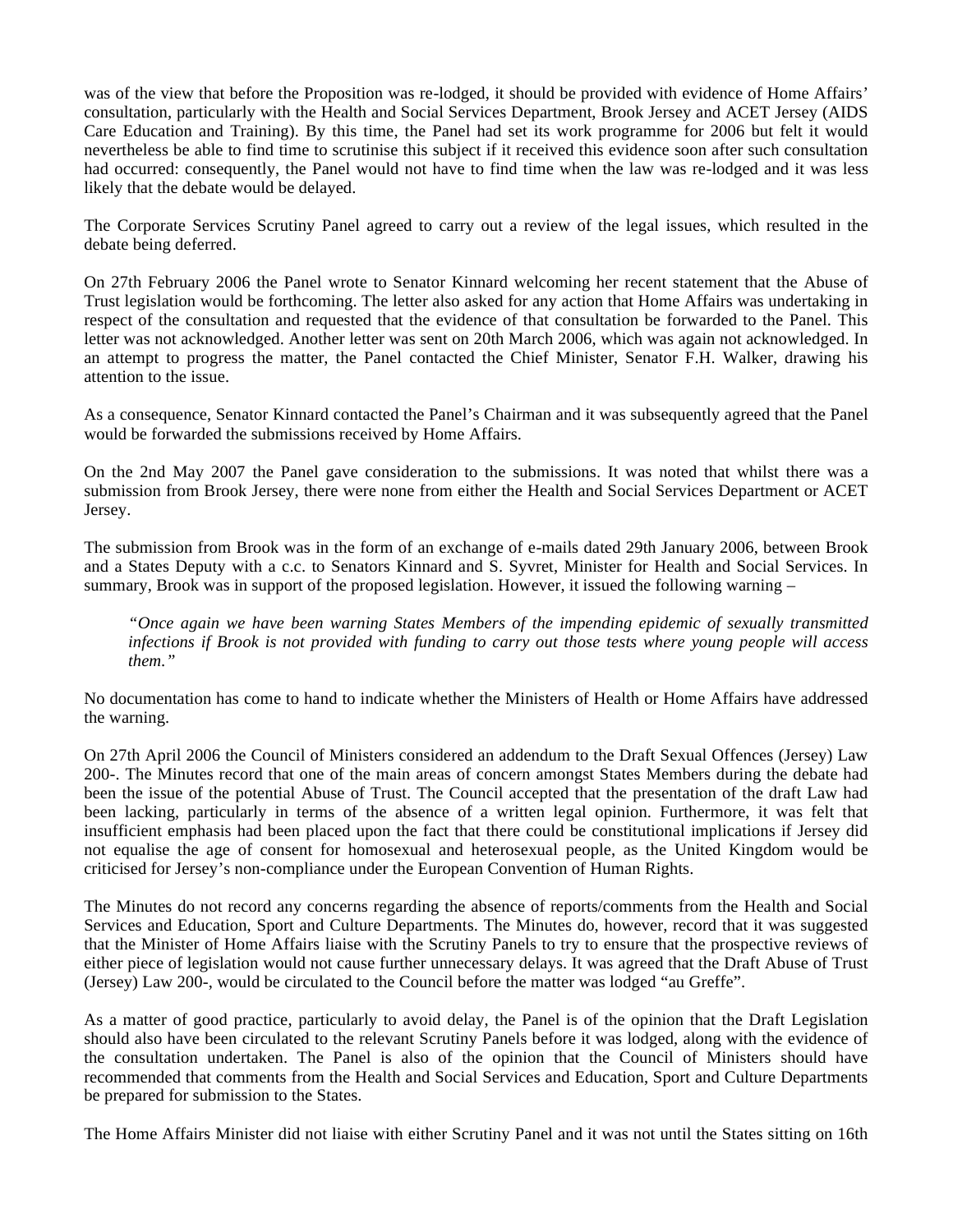May 2006 that the Panel was informed that P.196/2005 was being withdrawn and replaced with another proposition. At that States sitting the Home Affairs Minister was asked whether consultation had taken place, in particular with the Health and Social Services Department, ACET and Brook Centre in respect of the health implications; the Minister replied "Yes, yes, yes."

As the Panel had not received any evidence of Home Affairs' consultation with ACET and Brook, on 16th May it contacted both organisations for advice on the following **–**

- When and where did the consultation take place?
- Who was present?
- What were the issues discussed?
- What were the outcomes?

Furthermore, the Panel asked both organisations to forward the Minutes or documentation of any meetings. Both ACET and Brook replied stating that neither organisation had attended any meetings or had been consulted by anyone at Home Affairs.

The Home Affairs Minister was also contacted and informed that the Panel would have to give consideration to scrutinising the new proposition when it was lodged. The Panel did not intend to delay the debate, but felt that advice on when and where the consultation took place between Health and Social Services, ACET and Brook was required.

The Minister's response (in an e-mail dated 18th May 2006) was –

*"Consultation with the Health Department was effected through the Chief Officer of that Department whose response was that there are no health issues which relate specifically to homosexual health and that issues of safe sex apply equally to homo and heterosexuals. In other words, there were felt to be no health implications arising from the law. The views of ACET were taken from the detailed paper that the ACET Manager sent to States Members. My Department verified the health claims it contained with Dr Muscat at the General Hospital. His views are recorded in the new report. The Manager of Brook was consulted personally by the Chief Officer of Home Affairs and she spoke to me directly to express her views; similarly her views are summarised in the new report."*

In addition to the above comments, the Minister stated –

*"As an observation, it would be highly unlikely that consultation of this nature took place in formal meetings at which minutes were taken; it just doesn't happen like that in busy departments with a multiplicity of responsibilities although I would concede, that is normal operating practice for scrutiny."*

Senator Kinnard did not, as requested, forward any documentation to substantiate her claims; therefore it is not known whether any of the concerns raised by ACET or Brook had been addressed.

When the Draft Sexual Offences (Jersey) Law 200- was re-lodged as P.63/2006 during the States sitting on 23rd May 2006, the Deputy of St. Ouen requested that it be referred for comments to Health and Social Services and possibly Education, Sport and Culture. The Home Affairs Minister rejected the request stating, "They have been consulted and they do not wish to comment further**.**" She added that the comments were in the report. The Bailiff then ruled that as the Minister had said the report had contained the comments, on that basis, they could not be referred for further comments.

In the section of the Report (paragraph 8) devoted to Abuse of Trust, it should be noted that the issue of the provisions of volunteers as opposed to those performing a statutory function, and also that of young adults supervising children under 16, need to be explored further during the consultation period.

In paragraph 24 regarding the grooming issue, it is recorded that there has been insufficient time to conduct any in-depth consultation prior to lodging the Draft Law. Further still, with reference to paragraph 53 concerning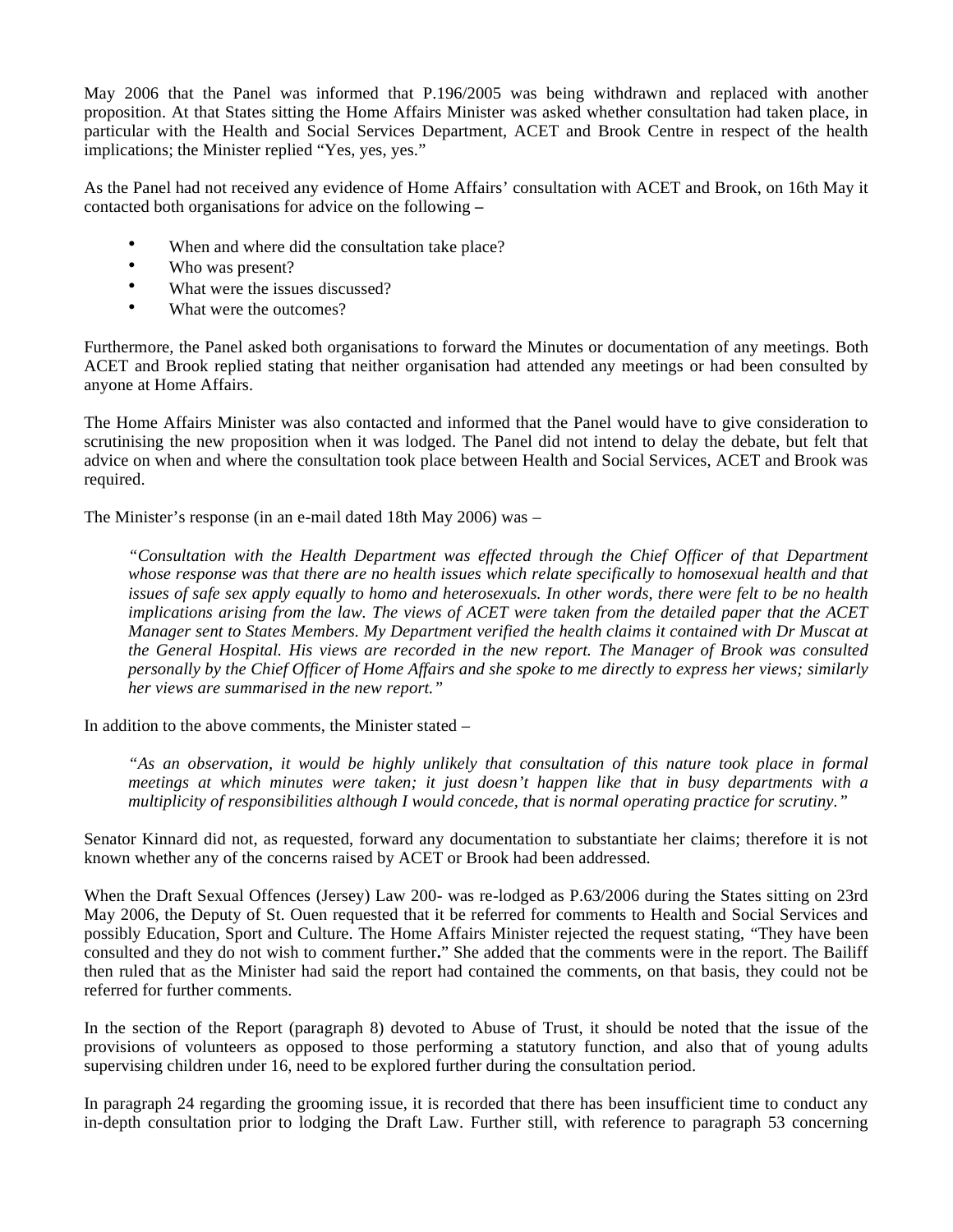consultation, Home Affairs has failed to include the whole of the paragraph, which had been a serious point of issue since it was included in the Panel's statement on 31st January 2006. The Report correctly records –

*"The Panel recommends that the Home Affairs Minister carries out wide consultation before drafting the appropriate legislation".*

However, it has failed to include the next sentence in that paragraph –

*"In addition, the Panel requests that evidence of that consultation be provided to it prior to the proposed legislation being brought back to the States. Consequently the Social Affairs Scrutiny Panel strongly recommends the debate on the proposed Sexual Offences (Jersey) Law does not go ahead until this course of action has been undertaken".*

It will be for Members to form their own conclusions as to why such a relevant passage was omitted. However, if Scrutiny is to fulfil its intended function and be a "Critical Friend" then it is incumbent upon Ministers to cooperate with Scrutiny Panels.

In paragraph 55 it is claimed that the Health and Social Services and Education, Sport and Culture Departments have been consulted again. Although requested by the Panel, no evidence of that consultation was received prior to lodging. The Health and Social Services Department's sole contribution to the report can be found in the same paragraph which says, "In its view there are no health implications in that issues of safe sex apply equally to homosexual and heterosexual activity".

Paragraph 56 reports that Brook is in favour of equalising the age of consent, but no reference is made to its concerns regarding sexually transmitted infections. In paragraph 57, it is claimed that ACET is opposed to the proposal; this is not correct. In its submission, ACET drew attention to the health risks and made recommendations which it believed should be implemented before the law is enacted, in order to reduce health risks. Unlike the Health and Social Services Department's comment, which only made reference to safe sex, ACET drew attention to risks associated with unprotected anal intercourse and the possible outcomes of lowering the age of consent to 16 for homosexual men. In a summary of its nine page submission, ACET made the following recommendations for implementation, prior to any consideration of lowering the age of consent of sex between men **–**

- 1. The urgent need for improved surveillance, including an Unlinked Anonymous Prevalence Monitoring Programme, coupled with research to establish a better understanding of the sexual networks, health seeking behaviour and risk behaviour of the homosexual/bi-sexual community in Jersey.
- 2. The re-establishment of a multi-agency group to deliver an integrated programme of sexual health promotion and the development of an HIV and Sexual Health Strategy with a costed Action Plan.
- 3. A public Information Campaign and expanded PSHE curriculum to warn adults and young people of the dangers of unprotected anal intercourse.
- 4. Targeted HIV prevention programmes for men who have sex with men.
- 5. The promotion of HIV testing to all sexually active people to improve early diagnosis of the virus and minimise the risk of infecting others coupled with a programme that encourages men who have sex with men and to have an annual HIV test.

Paragraph 58 makes reference to ACET's submission to the Corporate Services Scrutiny Panel**.** It draws attention to the risks associated with unprotected anal intercourse and, consequently, possible outcomes of lowering the age of consent to16 for homosexual men. However, ACET's concerns and recommendations, listed above, are not included. It is not known whether they are valid and if they are what action is being proposed to address them. The information contained in paragraphs 58 and 59, appears to have been drawn from material extracted from the draft copy of the HIV and STI section of the Medical Officer of Health's Annual Report. Whilst the statistics are in line with ACET's submission, the report does not address their concerns. The Report also records –